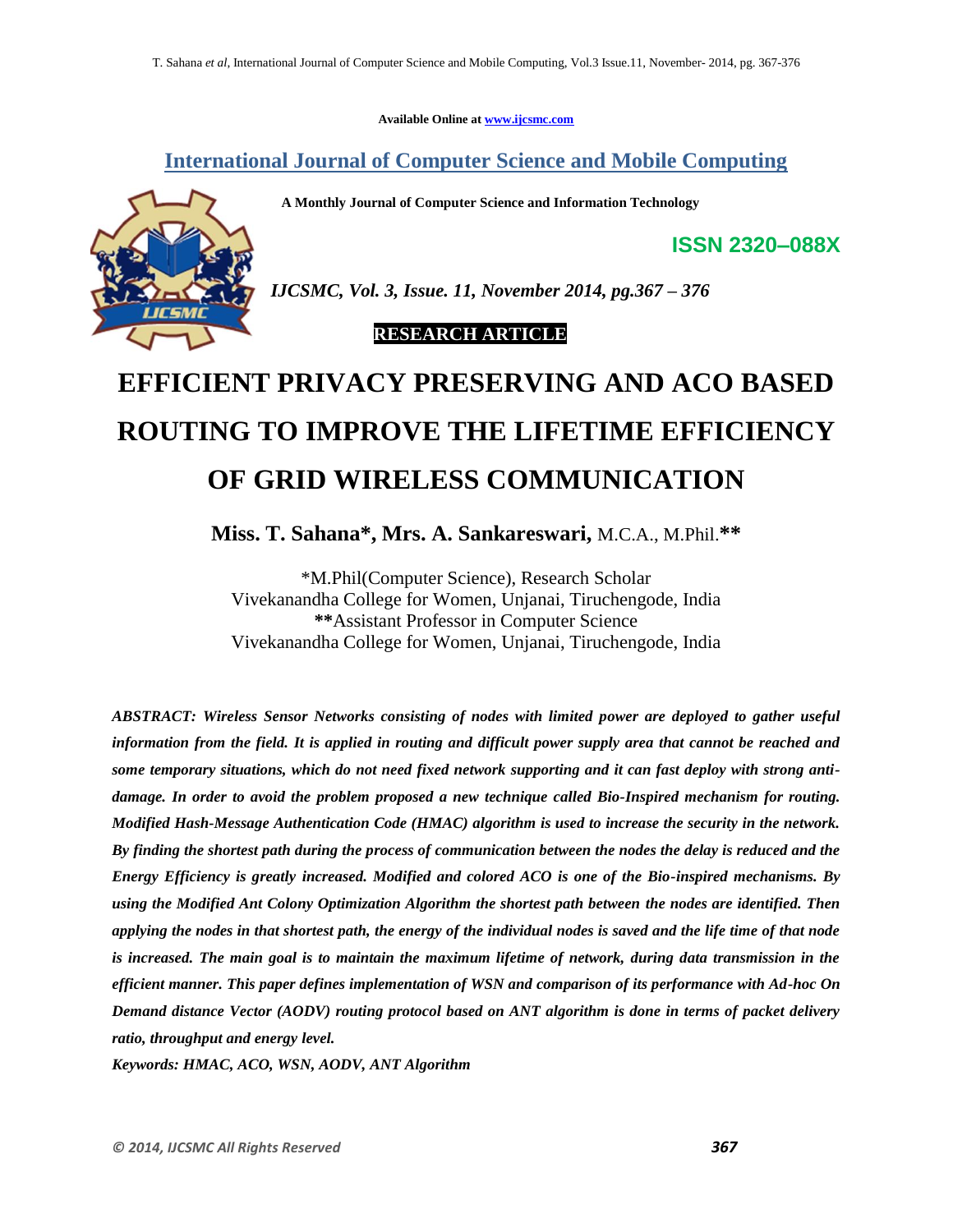### **1. INTRODUCTION**

A Wireless network is any type of [computer network](http://en.wikipedia.org/wiki/Computer_network) that uses wireless data connections for connecting [network nodes.](http://en.wikipedia.org/wiki/Network_node) [Wireless](http://en.wikipedia.org/wiki/Wireless) telecommunications networks are generally implemented and administered using radio communication. This implementation takes place at the physical level (layer) of the [OSI model](http://en.wikipedia.org/wiki/OSI_model) network structure. Wireless sensor networks (WSN) are composed of independent sensor nodes deployed in an area working collectively in order to monitor different environmental and physical conditions such as motion, temperature, pressure, vibration sound or pollutants. The main reason in the advancement of wireless sensor network was military applications in battlefields in the beginning but now the application area is extended to other fields including industrial monitoring, controlling of traffic and health monitoring.

## **1.1 Sensor Node Components**

 There are various sensor nodes having capabilities regarding power of microcontroller, radio and capacity of memory. Despite of the variances it can be said that there are four basic sub- systems of sensor nodes: computing subsystem, sensing subsystem, power subsystem and communication subsystem.

**Controlling Component:** In order to control the components of the sensor nodes and perform the required computations this subsystem is responsible for it. There are two sub-units, storage unit and processor unit. There are different operational modes of processors in sensor nodes. They are either Idle, Active or in Sleep modes. In order to preserve power this is important, so processor operates when required.

**Communication Component:** The sensor nodes due to this component interact with the base station and to the other nodes. Usually this subsystem is a radio of short range but other fields has also been explored like ultrasound, infrared communication and inductive fields.

**Power Component:** Power is supplied to sensor nodes by this sub-system in which a battery is contained. Every aspect of the network regarding communication algorithms, sensing devices, localization algorithms should be efficient in terms of energy usage because replacement or recharging of battery is unfeasible in case where large numbers of sensor nodes are deployed. For recharging of battery onsite a power generator should be included.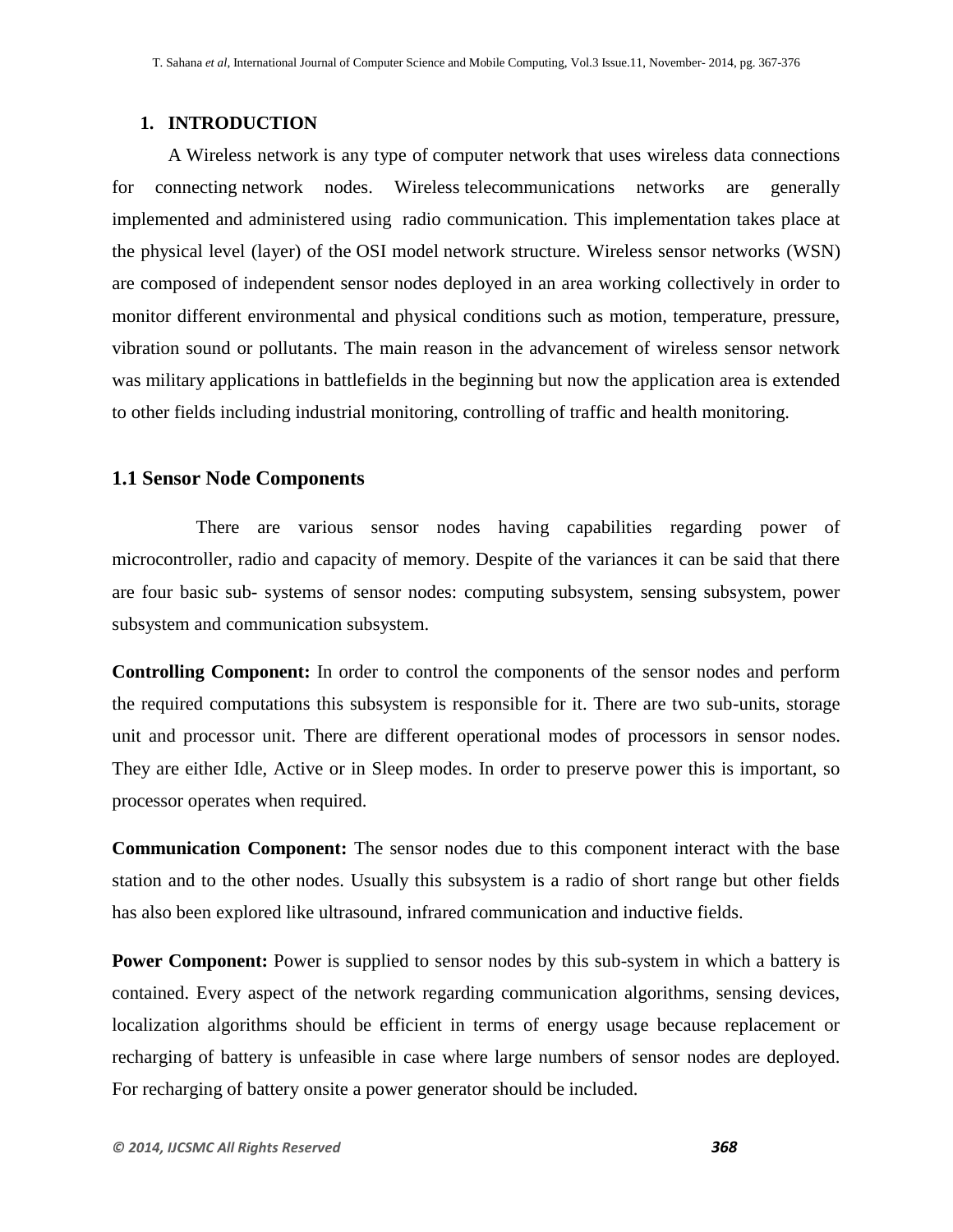**Sensing Component:** In this sub-system the physical phenomena is converted to electrical signals by sensor transducers. So the outside world is linked to this subsystem. Sensors may have analog or digital output. There should be an Analog to Digital Converter (ADC) in case if output is analog.

#### **1.2Wireless Sensor Network Applications**

**Monitoring of Area:** The common application of WSNs is monitoring of area. The events occurring in the environment are monitored by the sensor nodes deployed in the region. Monitoring of area involves detecting enemy intrusion by a large number of sensor nodes deployed over a battlefield.

**Monitoring of Environment:** A large scale wireless sensor networks are deployed for environmental monitoring including forest fire/flood detection, monitoring of the condition of soil and space exploration.

**Applications in Commercial Area:** Wireless Sensor Networks have a lot of applications concerning commercial are such as office/home smart environments, health applications, controlling of environment in buildings, monitoring of industrial plants.

**Tracking Applications:** In tracking area, WSN applications include targeting in intelligent ammunition and tracing of doctors and patients inside a hospital.

#### **2. LITERATURE SURVEY**

Tiago Camilo, Carlos Carreto, Jorge Silva, and Fernando Boavida. ACO is one of the Bioinspired mechanisms. ACO is a dynamic and reliable protocol. It can avoid network congestion and fast consumption of energy of individual node. ACO algorithm reduces the energy consumption, the main goal is to maintain the maximum lifetime of network, during data transmission in an efficient manner. Dorigo, M., Maniezzo, V., Colorni Comparing their performance with respect to the original ACO and other commercial routing algorithms like RIP and OSPF. The simulation results indicate a better throughput. S. Singh and Meenaxi. Ant colony optimization is a technique for optimization that was introduced in the early 1990's. The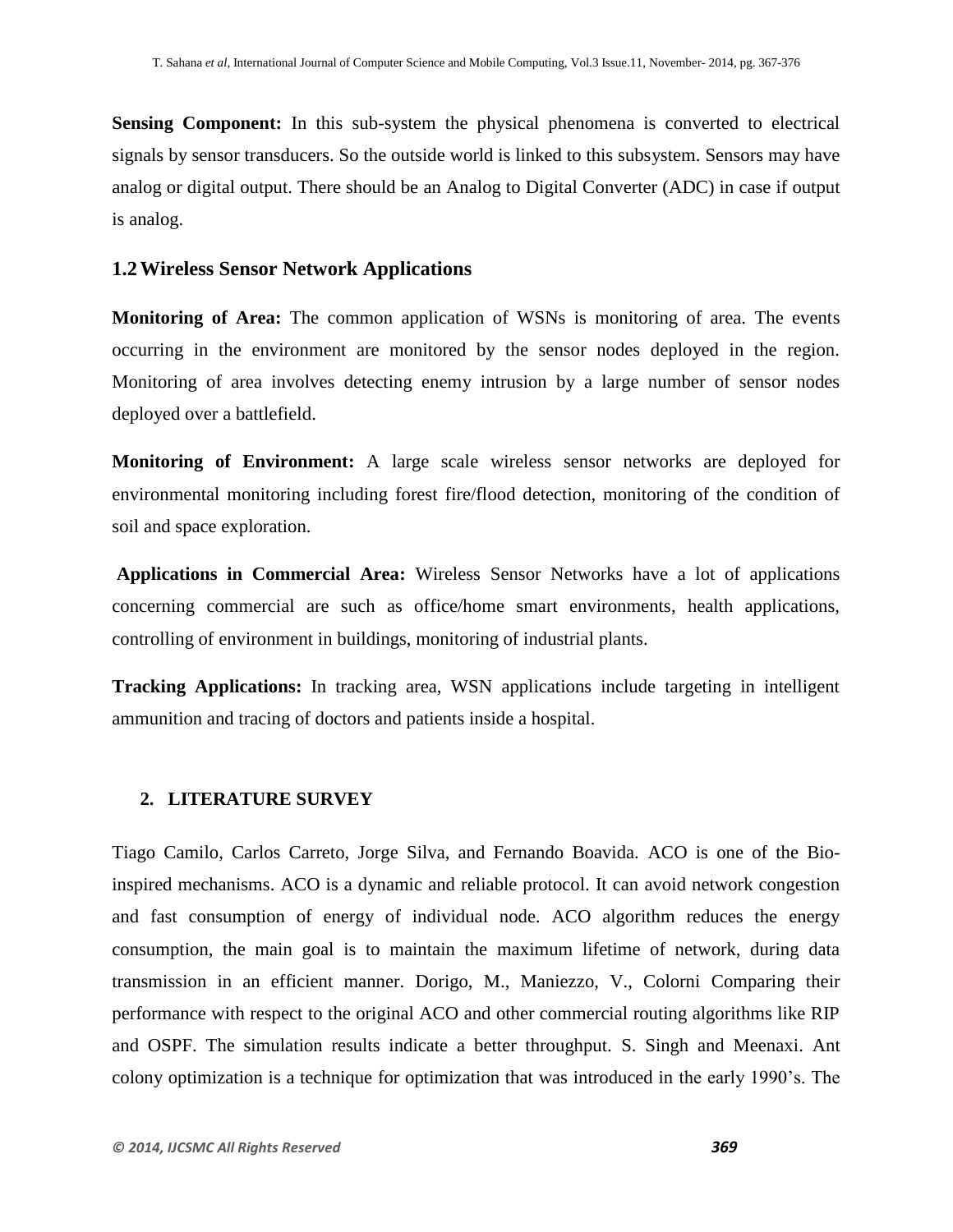inspiring source of ant colony optimization is the foraging behaviour of real ant colonies. I. D. Chakeres and E. M. Belding-Royer. ACO is an innovative algorithm for packet routing in communication networks. Comparing their performance with respect to the original ACO and other commercial routing algorithms like RIP and OSPF. The simulation results indicate a better throughput. Many routing protocols in mobile ad-hoc networks have been developed by many researchers. One of ad-hoc routing protocol types is the on-demand routing that establishes a route to a destination node only when required. Ant Colony Optimization (ACO) is a class of optimization algorithms modelled on the actions of an ant colony in a swarm intelligence approach. ACO methods are useful in problems that need to find paths to some goals. In nature ants leave pheromones trails on the path they took to find food and back again to colony. First ACO algorithms aimed to solve the travelling salesman problem and the goal was to find the shortest round trip between series of cities.

# **3. PROTOCOLS AND ALGORITHM**

# **3.1 AODV Routing Protocol**

 There are two types of routing protocols which are reactive and proactive. In reactive routing protocols the routes are created only when source wants to send data to destination whereas proactive routing protocols are table driven. Being a reactive routing protocol AODV uses traditional routing tables, one entry per destination and sequence numbers are used to determine whether routing information is up-to-date and to prevent routing loops. Control messages used for the discovery and breakage of route are as follows

- Route Request Message (RREQ)
- Route Reply Message (RREP)
- Route Error Message (RERR)
- HELLO Messages.

**Route Request (RREQ)** A route request packet is flooded through the network when a route is not available for the destination from source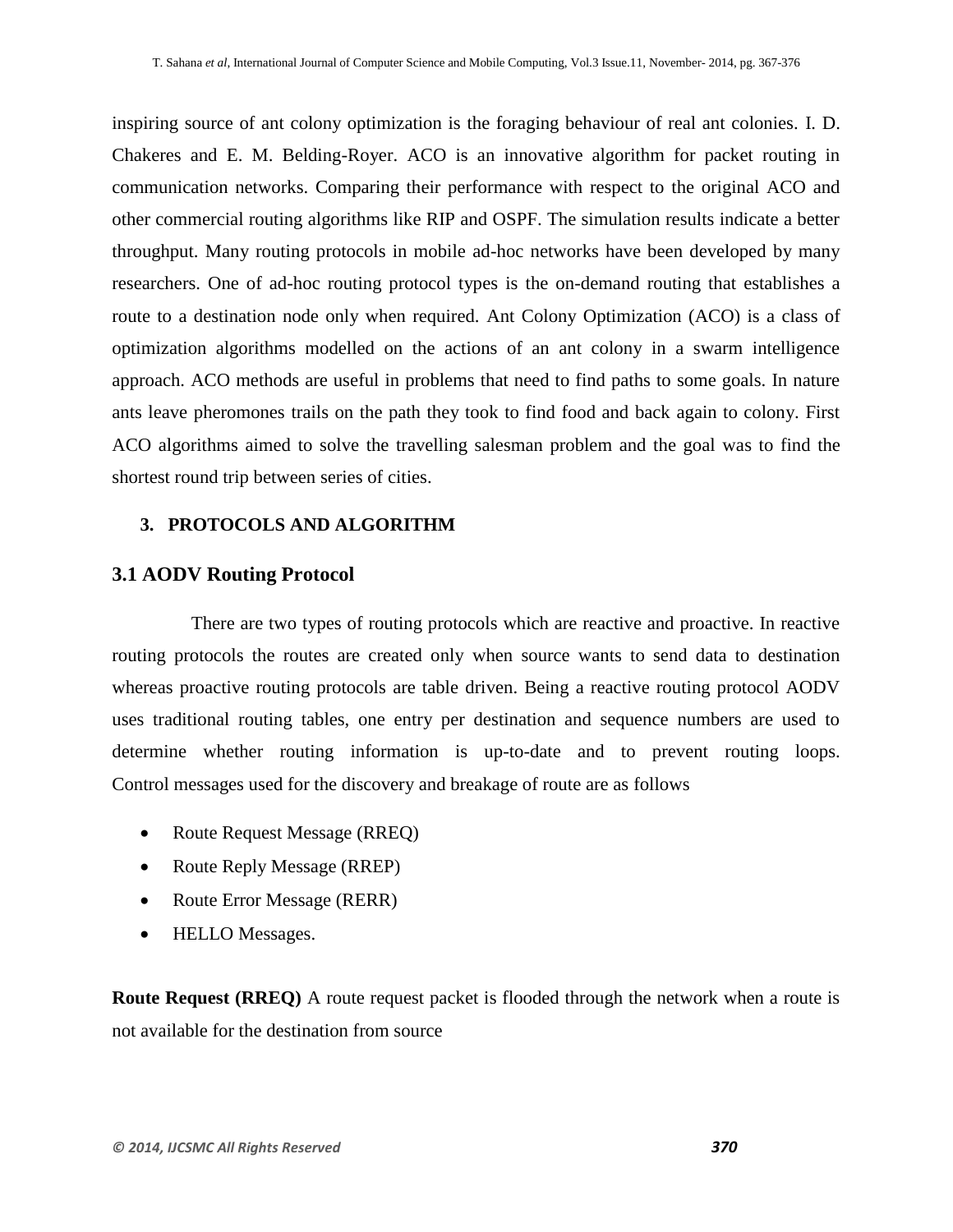**Route Reply (RREP)** On having a valid route to the destination or if the node is destination, a RREP message is sent to the source by the node.

**Route Error Message (RERR)** The neighbourhood nodes are monitored. When a route that is active is lost, the neighbourhood nodes are notified by Route Error Message (RERR) on both sides of link.

**HELLO Messages** The HELLO messages are broadcasted in order to know neighbourhood nodes. The neighbourhood nodes are directly communicated.

# **3.2 Bio-Inspired Algorithm**

ANT COLONY OPTIMIZATION (ACO) Swarm Intelligence (SI) is the local interaction of many simple agents to achieve a global goal. SI is based on social insect metaphor for solving different types of problems. The basic idea of the ant colony optimization (ACO) meta-heuristic is taken from the food searching behaviour of real ants. The basic idea of the ant colony optimization (ACO) meta-heuristic is taken from the food searching behaviour of real ants. Ant agents can be divided into two sections: FANT (Forward Ants) and BANT (Backward Ants). The main purpose of this subdivision of these agents is to allow the BANTs to utilize the useful information gathered by FANTs on their trip time from source to destination Based on this principle; no node routing information updates are performed by FANT, whose only purpose in life is to report network delay conditions to BANT. The various steps how these agents are passing routing information to each other are as follows

1. Each network node launches FANT to all destinations at regular time intervals.

2. Ants find a path to destination randomly based on current routing tables.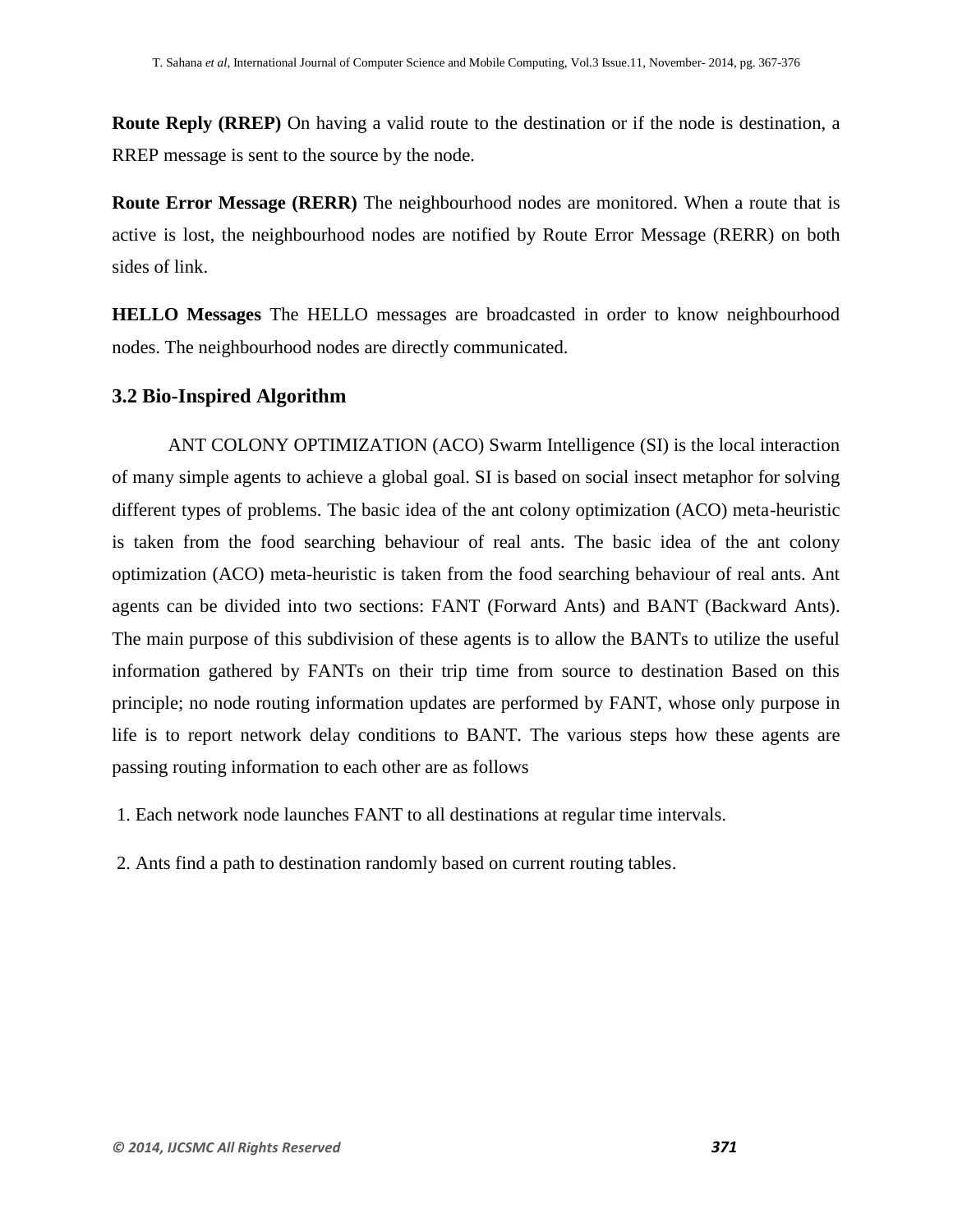### **Ant Algorithm:**

| Loop                                                    |  |  |  |  |  |  |  |
|---------------------------------------------------------|--|--|--|--|--|--|--|
| Randomly position m artificial ants on n cities         |  |  |  |  |  |  |  |
| For city=1 to $n$                                       |  |  |  |  |  |  |  |
| For ant=1 to $m$                                        |  |  |  |  |  |  |  |
| {Each ant builds a solution by adding one city after    |  |  |  |  |  |  |  |
| the other                                               |  |  |  |  |  |  |  |
| Select probabilistically the next city according to     |  |  |  |  |  |  |  |
| exploration and exploitation mechanism                  |  |  |  |  |  |  |  |
| Apply the local trail updating rule                     |  |  |  |  |  |  |  |
| End for                                                 |  |  |  |  |  |  |  |
| End for                                                 |  |  |  |  |  |  |  |
| Apply the global trail updating rule using the best ant |  |  |  |  |  |  |  |
| <b>Until End condition</b>                              |  |  |  |  |  |  |  |

# **3.3 Modified HMAC Algorithm**

 The Access control Mechanism is based on the process of network security. The Modified HMAC algorithm is used to increase the network security. It is one of the cryptography based algorithm. The performance Analysis is done after the compilation. That shows, that the proposed method performed well when it compared to the existing method. In [cryptography,](http://en.wikipedia.org/wiki/Cryptography) a Keyed-Hash Message Authentication Code (HMAC) is a specific construction for calculating a [message](http://en.wikipedia.org/wiki/Message_authentication_code)  [authentication code](http://en.wikipedia.org/wiki/Message_authentication_code) (MAC) involving a [cryptographic hash function](http://en.wikipedia.org/wiki/Cryptographic_hash_function) in combination with a secret [cryptographic key.](http://en.wikipedia.org/wiki/Cryptographic_key)

**Design Principle:** The design of the HMAC specification was motivated by the existence of attacks on more trivial mechanisms for combining a key with a hash function. One might assume the same security that HMAC provides could be achieved with MAC = H(key  $\parallel$  message).

**Security:** The cryptographic strength of the HMAC depends upon the size of the secret key that is used. The most common attack against HMACs is brute force to uncover the secret key. HMACs are substantially less affected by collisions than their underlying hashing algorithms alone.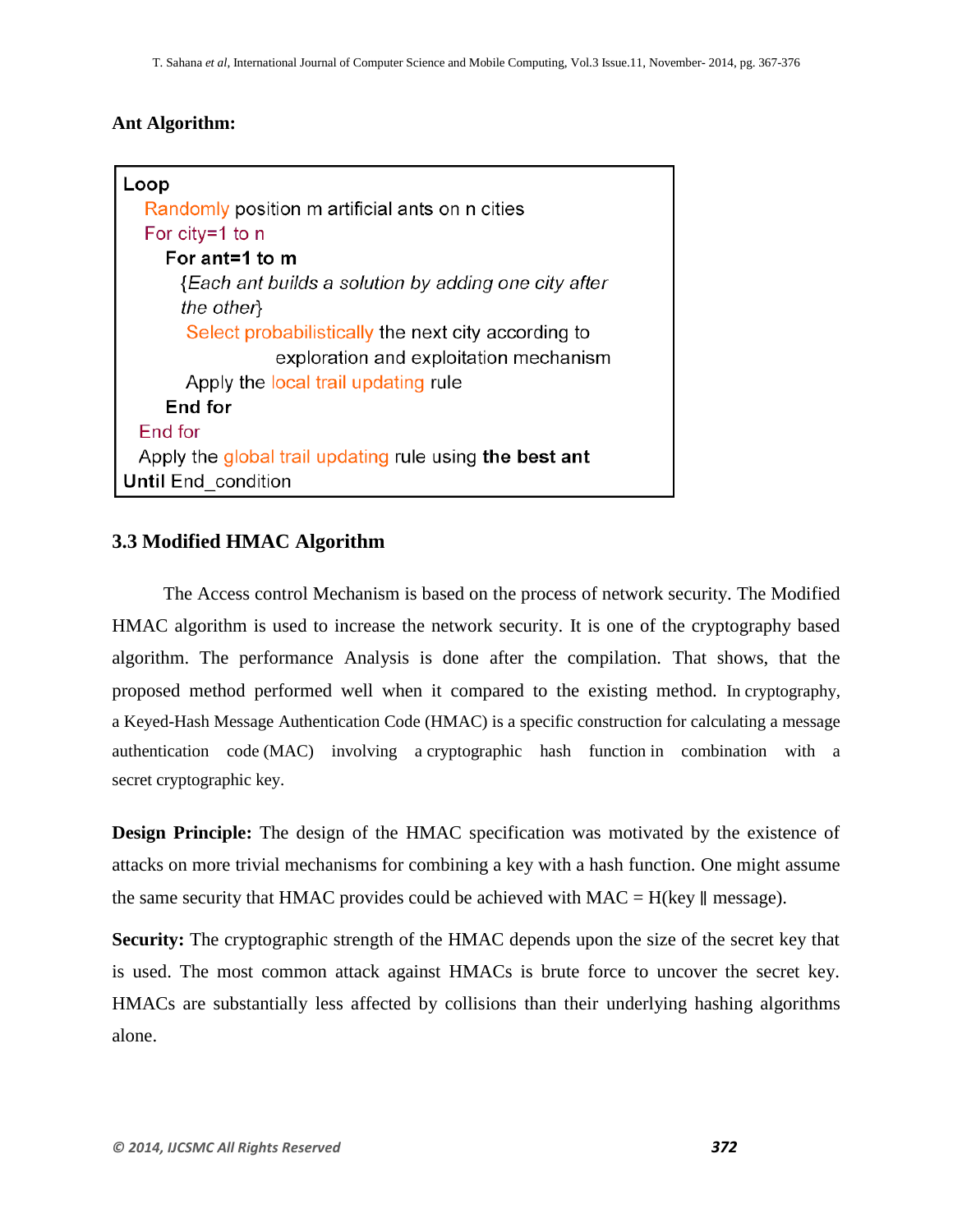```
function hmac (key, message)
   if (length(key) > blocksize) then
      key = hash(key) // keys longer than blocksize are shortened
   end if
   if (length(key) < blocksize) then
      key = key ∥ [0x00 * (blocksize - length(key))] // keys shorter than blocksize are 
                                                          zero-padded
                             (where ∥ is concatenation)
   end if
   o_key_pad = [0x5c * blocksize] ⊕ key // Where blocksize is that of the underlying
                                                hash function
  i_key_pad = [0x36 * blocksize] \bigoplus \text{key } // Where \bigoplus \text{is exclusive or } (XOR) return hash(o_key_pad ∥ hash(i_key_pad ∥ message)) // Where ∥ is concatenation
end function
```
#### **4. EXPERIMENTS AND RESULT**

MRMS topology discovery is partially based on the three colour algorithm used in Top Disc, which is derived from the simple greedy log (n)-approximation algorithm for finding the set cover. At the end of the Top Disc topology discovery process, the sensor network is divided into n clusters and each cluster is represented by one node, which is called the cluster head. The cluster head is able to reach all the nodes in the cluster directly because they are all within its communicate on range. Each cluster head knows its sink, but they cannot communicate with each other directly. Instead a delivery node (the grey node) acts as an intermediary which delivers messages between each pair of head node. In the MRMS topology discovery mechanism, unlike Top Disc, the cluster is stateless because the cluster head will not maintain any children. Instead every sensor will not previous hop and corresponding sink in its routing table, this approach reduces the complexity of cluster reconstruction described in the next section. Thus each cluster can be considered a virtual node as far as the topology is concerned. A sensor node may keep information for more than one cluster heads and sinks in the routing table, as it can keep track of different paths from different sink nodes. However only one of these paths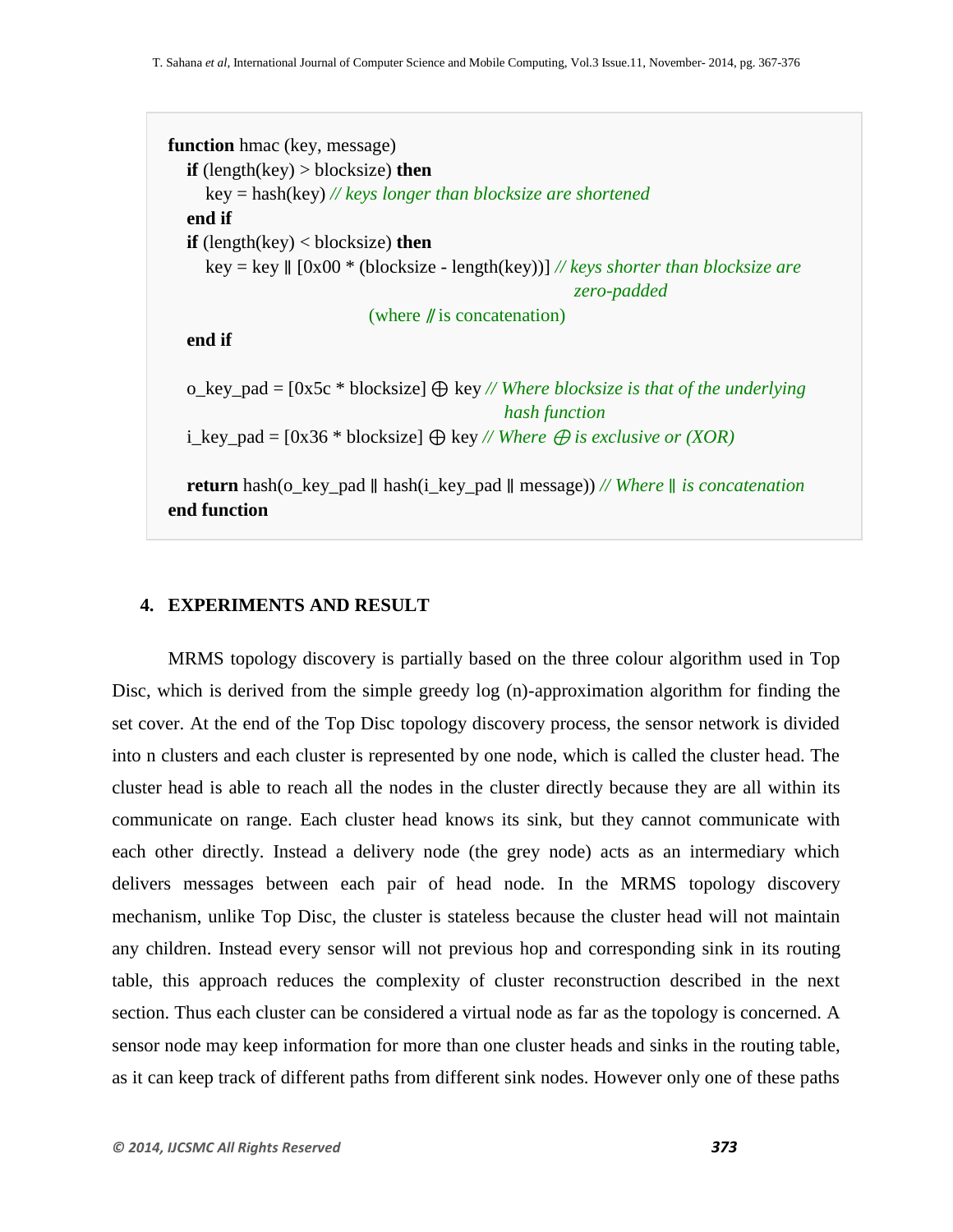can be designated the primary path in the table, and this is the path with the minimum path cost, hence ensuring the topology will be an energy efficient one.



**Comparison in terms of cost, Accuracy and Security in the proposed methods**

The Graph represents the Cost, Accuracy and the Efficiency of the HMAC algorithm.



# **Bandwidth calculation in BAR graph**

The Bar chart represents the Bandwidth calculation when compared with the existing and the proposed method. Here the proposed method performed much better in terms of bandwidth with several time periods.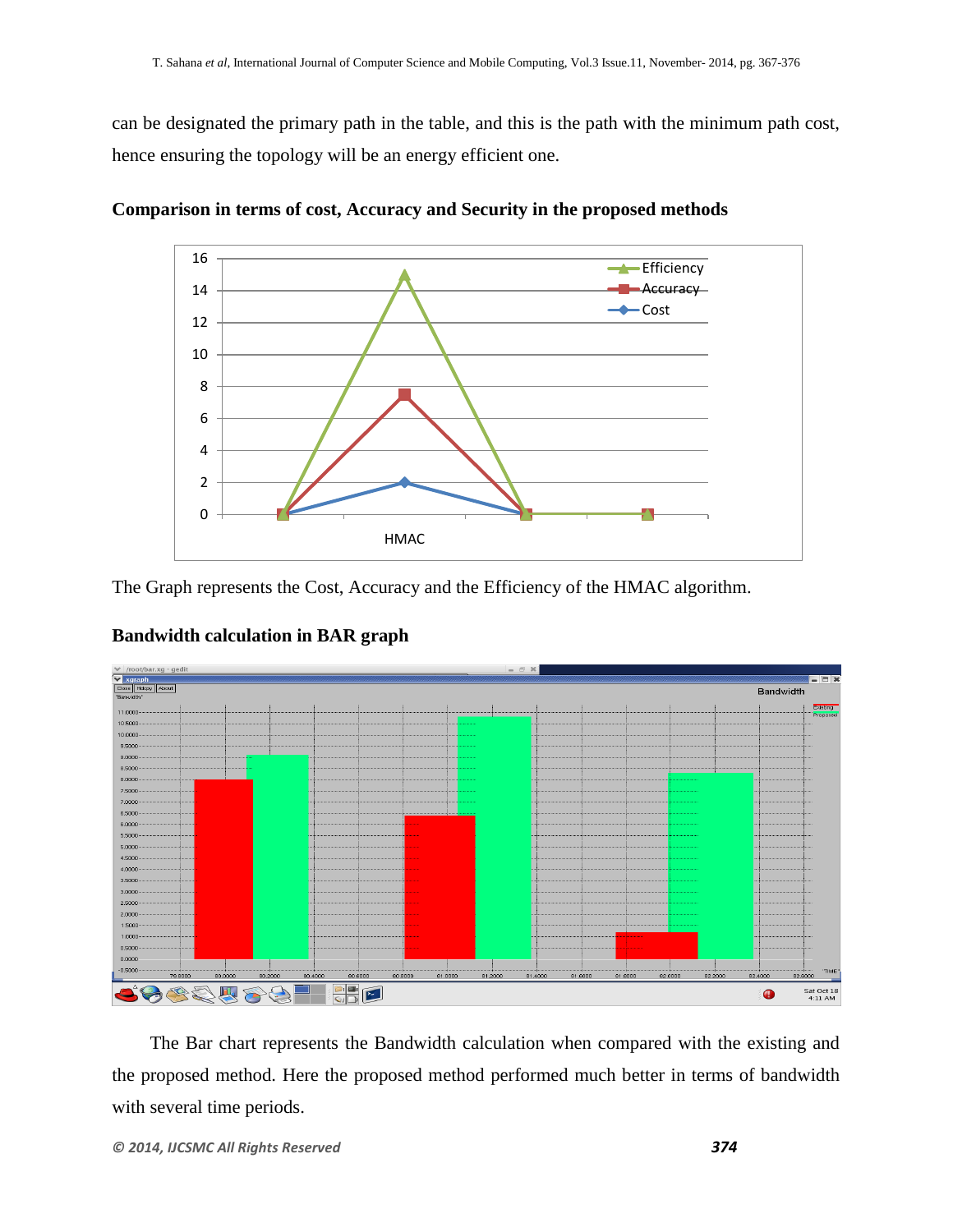| │ <mark>∨ xgraph</mark><br>│ Close │ Hdcpy │ About │ |             |                               |        |         |        |                 |        |                | $ \Box$ $\times$ |
|------------------------------------------------------|-------------|-------------------------------|--------|---------|--------|-----------------|--------|----------------|------------------|
| "ENERGY"                                             |             |                               |        |         |        |                 |        | <b>ENERGY</b>  |                  |
| 10,5000                                              |             |                               |        |         |        |                 |        |                | Existing         |
| 10.0000                                              |             |                               |        |         |        |                 |        |                | Proposed         |
| $9.5000 -$                                           |             |                               |        |         |        |                 |        |                |                  |
| 9.0000                                               |             |                               |        |         |        |                 |        |                |                  |
| 8.5000                                               |             |                               |        |         |        |                 |        |                |                  |
| 8.0000                                               |             |                               |        |         |        |                 |        |                |                  |
|                                                      |             |                               |        |         |        |                 |        |                |                  |
| 7.5000                                               |             |                               |        |         |        |                 |        |                |                  |
| 7.0000-                                              |             |                               |        |         |        |                 |        |                |                  |
| 6.5000                                               |             |                               |        |         |        |                 |        |                |                  |
| $6.0000 -$                                           |             |                               |        |         |        |                 |        |                |                  |
| 5,5000                                               |             |                               |        |         |        |                 |        |                |                  |
| $5.0000 -$                                           |             |                               |        |         |        |                 |        |                |                  |
| 4.5000-                                              |             |                               |        |         |        |                 |        |                |                  |
| 4.0000-                                              |             |                               |        |         |        |                 |        |                |                  |
| 3.5000                                               |             |                               |        |         |        |                 |        |                |                  |
| $3.0000 -$                                           |             |                               |        |         |        |                 |        |                |                  |
| $2.5000 -$                                           |             |                               |        |         |        |                 |        |                |                  |
| $2.0000 -$                                           |             |                               |        |         |        |                 |        |                |                  |
| 1.5000                                               |             |                               |        |         |        |                 |        |                |                  |
| $1.0000 -$                                           |             |                               |        |         |        |                 |        |                |                  |
| 0.5000                                               |             |                               |        |         |        |                 |        |                |                  |
| 0.0000                                               |             |                               |        |         |        |                 |        |                |                  |
| $-0.5000$                                            |             |                               |        |         |        |                 |        |                | "TIME"           |
| 10000                                                | A FOOD<br>П | r roop.<br>r onon             | c.coop | o roso. | 7.0000 | $7$ <i>rooo</i> | 0.0000 | o mono         | Sat Oct 18       |
|                                                      |             | P-<br>$\overline{\mathbf{C}}$ |        |         |        |                 |        | $\blacksquare$ | 4:17 AM          |

**Energy Calculation in BAR graph**

The Bar chart represents the Energy calculation when compared with the existing and the proposed method. Here the proposed method performed much better in terms of Energy efficiency with several time periods.